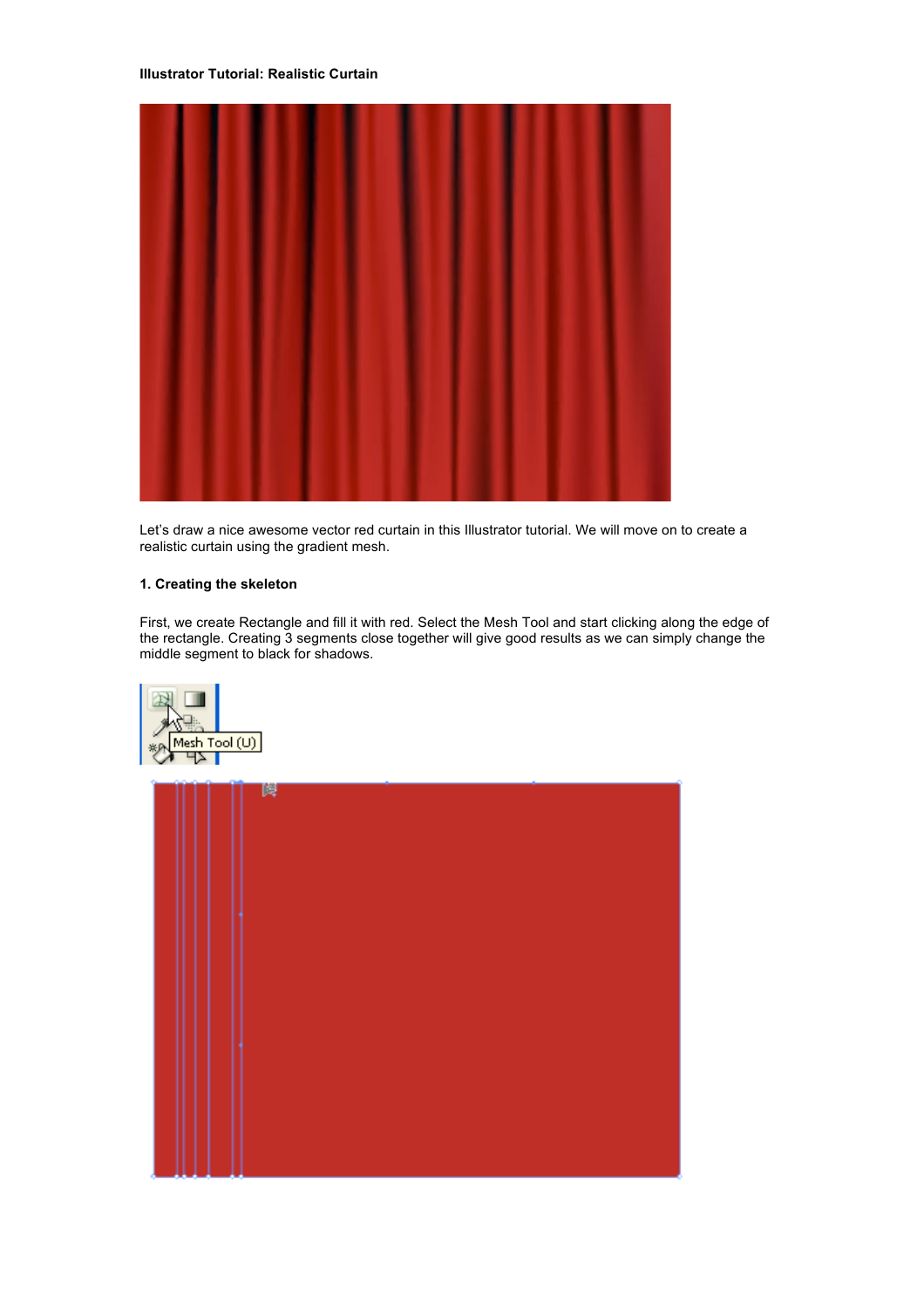

## **2. Filling the shadows**

With the Direct Selection Tool, we select both the top and bottom points in the segments we want it to make it shadow. After that, fill the points with black. Do this to all the segments we want it to be in shadow.

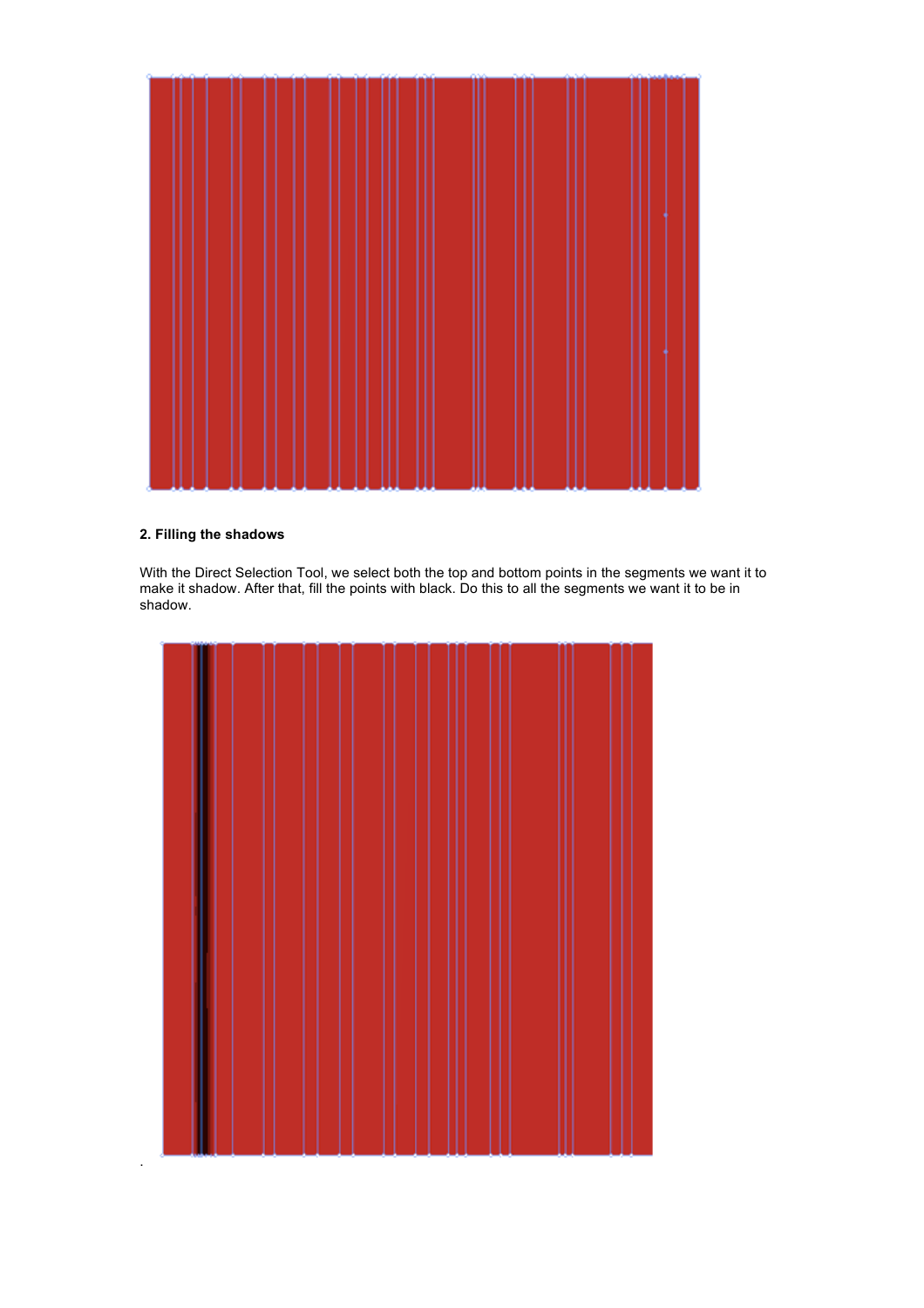

### **3. Shaping the curtain**

Now we can start shaping the curtain to give it some curves. Select the Direct Selection Tool and select the point we want to modify and move the anchor points to change it to curve lines. Other things you can do with the points is move them closer or further to other points by clicking the Right/Left Arrow Keys. A realistic fold normally starts narrow at the top and end wide at the bottom. Hence, we can use the arrow keys to shift the points closer or further away form each other.

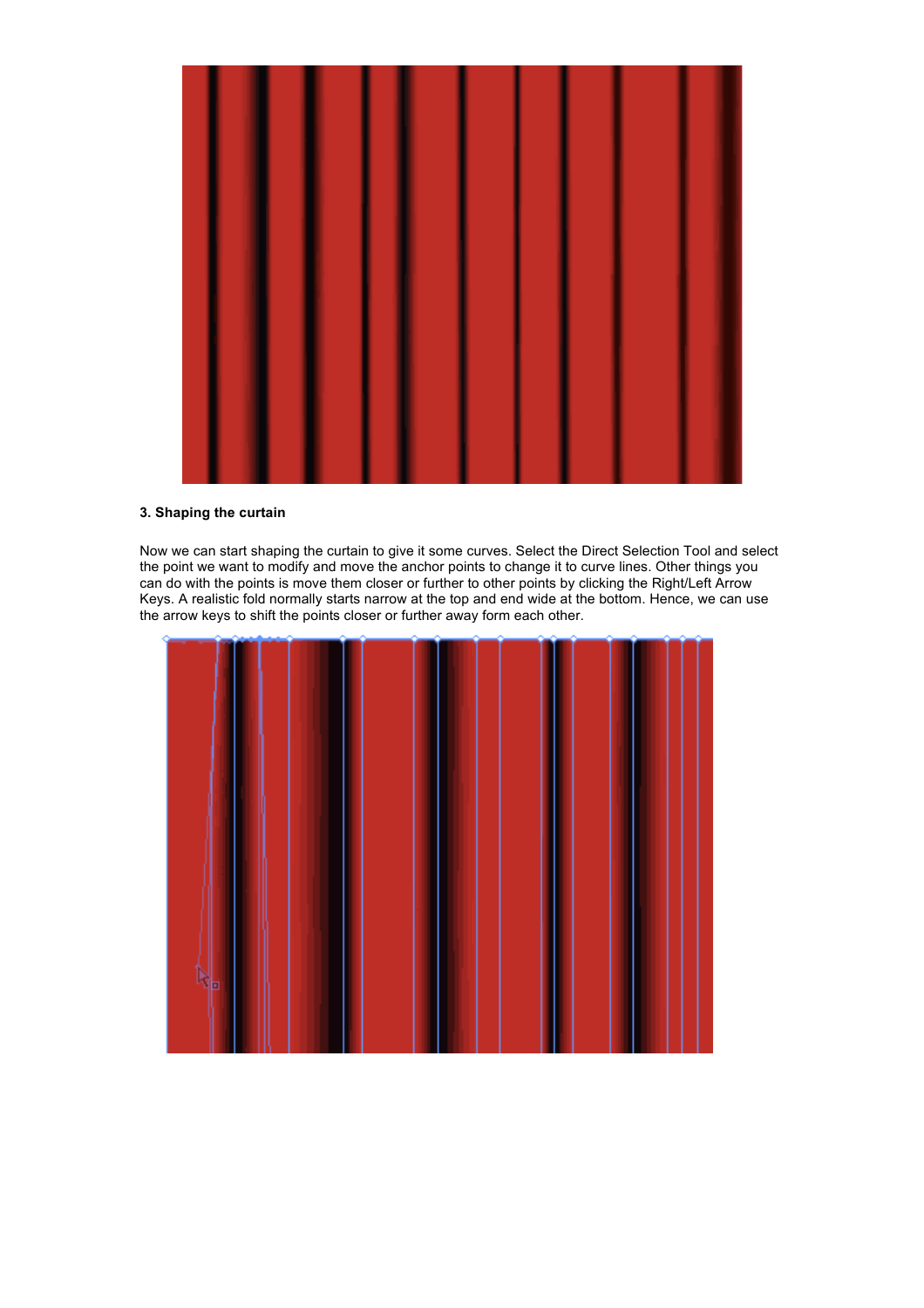

# **4. Final touch up**

To create more folds to the curtain, we can add new points with the Gradient Mesh Tool and fill it will a slightly dark tint. Do this until you are satisfied with your curtain. Below is the final skeleton of my curtain. Hope you guys have a great time creating your own curtain!